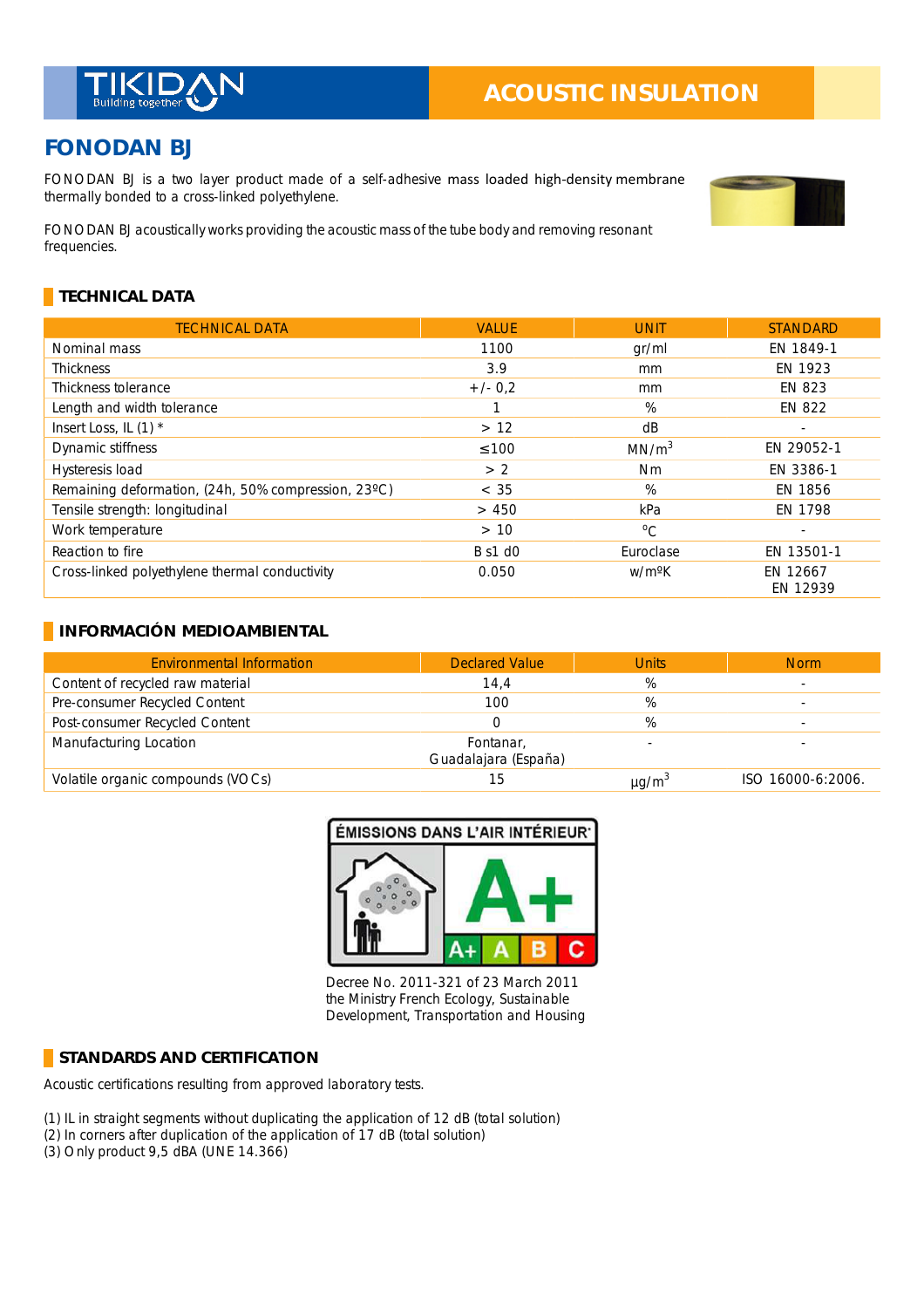

### **FONODAN BJ**

| Laboratory                 | Test (EN 140-3) No | <b>Result (EN 717-1)</b> |
|----------------------------|--------------------|--------------------------|
| Danosa (single) (1)        | BAJANTE 10/2003    | $IL = 12$ dBA            |
| Danosa (double) (2)        | BAJANTE 12/2003    | $IL = 17$ dBA            |
| I.C.C. EDUARDO TORROJA (3) | 19.960             | $IL = 9.5$ dBA           |

**SCOPE**

- The FONODAN BJ is specially designed to minimize the noise of the drain pipes in all buildings.

- Fonodan 130 increases insulation in the noisiest of downspouts, such as elbows and fittings.

- Fonodan 70 reduces the noise of water flowing along the passing pipes located in the false ceilings.

#### **PRESENTATION**

| <b>PRESENTATION</b> | <b>VALUE</b> | <b>UNIT</b>              |
|---------------------|--------------|--------------------------|
| Length              | 10           | m                        |
| Width               | 42           | cm                       |
| Total thickness     | 3.9          | mm                       |
| Rolls per pallet    | 32           | rolls                    |
| ml / pallet         | 320          | ml                       |
| Product Code        | 610207       | $\overline{\phantom{a}}$ |

#### **INSTRUCTION FOR USE**

An installation of the FONODAN BJ is shown in the following pictures: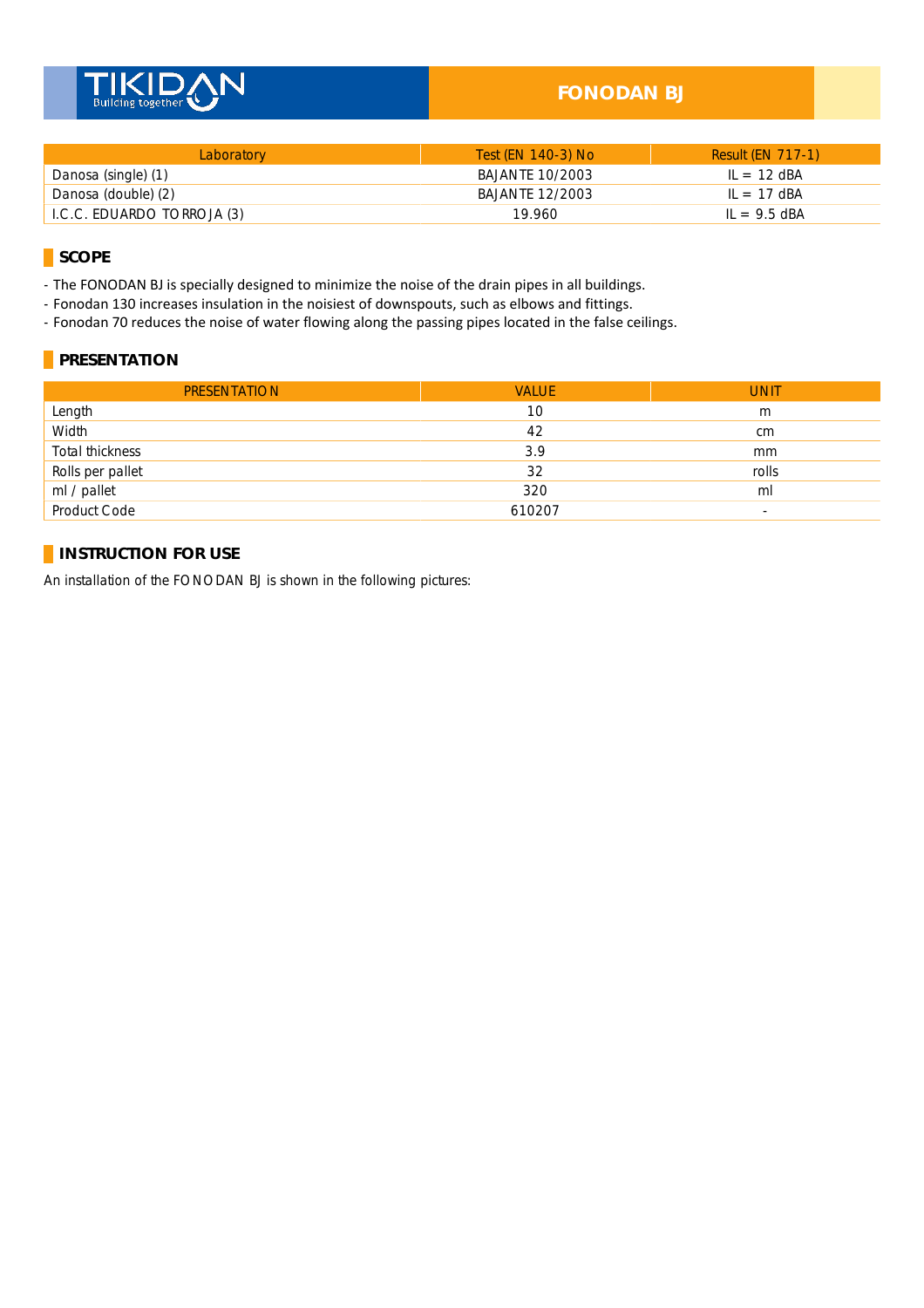

#### **FONODAN BJ**



Measure and cutRemove nonstick paperStick to the tubeDuplicate in the curve

#### **INDICATIONS AND IMPORTANT RECOMMENDATIONS**

- Any adhesive product in order needs a dry and clean surface to stick.
- The product must be cut on top of a clean surface in order to avoid contact of the polyethylene with dust.
- Using bridles ensures a long-lasting adherence between the product and the pipe.
- Install with temperatures above a 10°C. To maintain its temperature in winter, store to sun light before applying.
- Special caution will be given when the pipes pass through slab, sealing possible spaces between them and FONODAN BJ, with elastic paste with high density.
- Check the product's technical sheet on safety.
- For further information, please contact our technical staff.